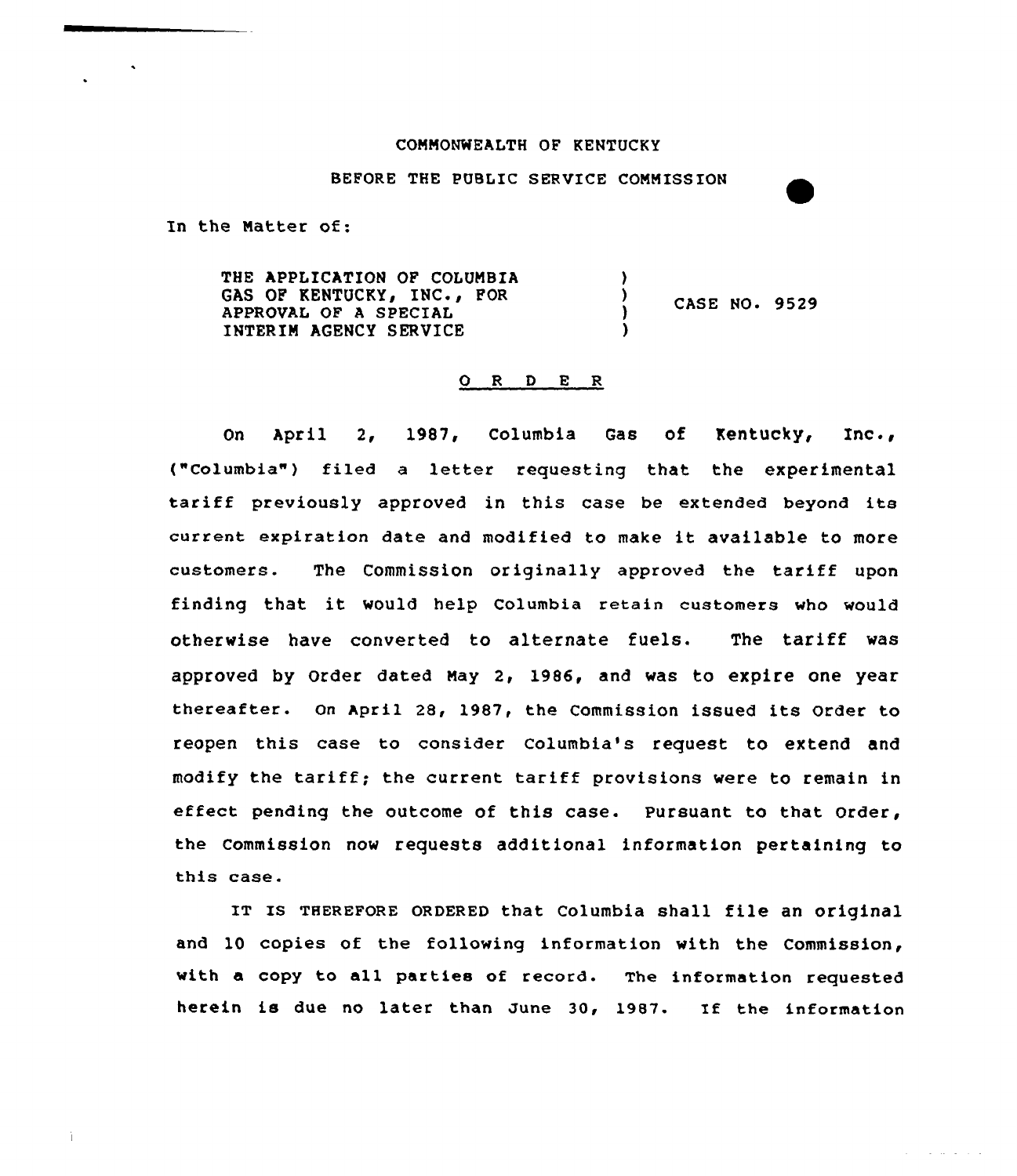cannot be provided by this date, Columbia should submit a motion for an extension of the time stating the reason a delay is necessary and including <sup>a</sup> date by which it will be furnished. Such motion will be considered by the Commission.

1. Has Columbia experienced any load loss to alternate fuel in spite of this tariff?

2. Has Columbia ever served a new customer under this tariff2

3- Does an applicant for SIAS have to be a current Columbia customer?

4. To whom is this service not available2

5. Why has customer participation been extended past 12 months without limitation?

6. How long does Columbia foresee needing to extend the SIAS expiration date2

7. what is the estimated value of the 1oad retained since Nay 1986 because of this tariff?

8. What market conditions will permit columbia to impose <sup>a</sup> higher than 5 cent agency fee2

9. How will <sup>a</sup> higher than <sup>5</sup> cent agency fee be arrived at?

10. Has Columbia experienced significant problems with bypass of its system by existing customers?

11. How are brokerage customers' transportation charges determined?

12. In the Commission's Order of Hay 2, 1985, Columbia was directed to file monthly reports detailing customers participating in SIAS, volumes nominated, price per Ncf and per mmbtu, agency

 $-2-$